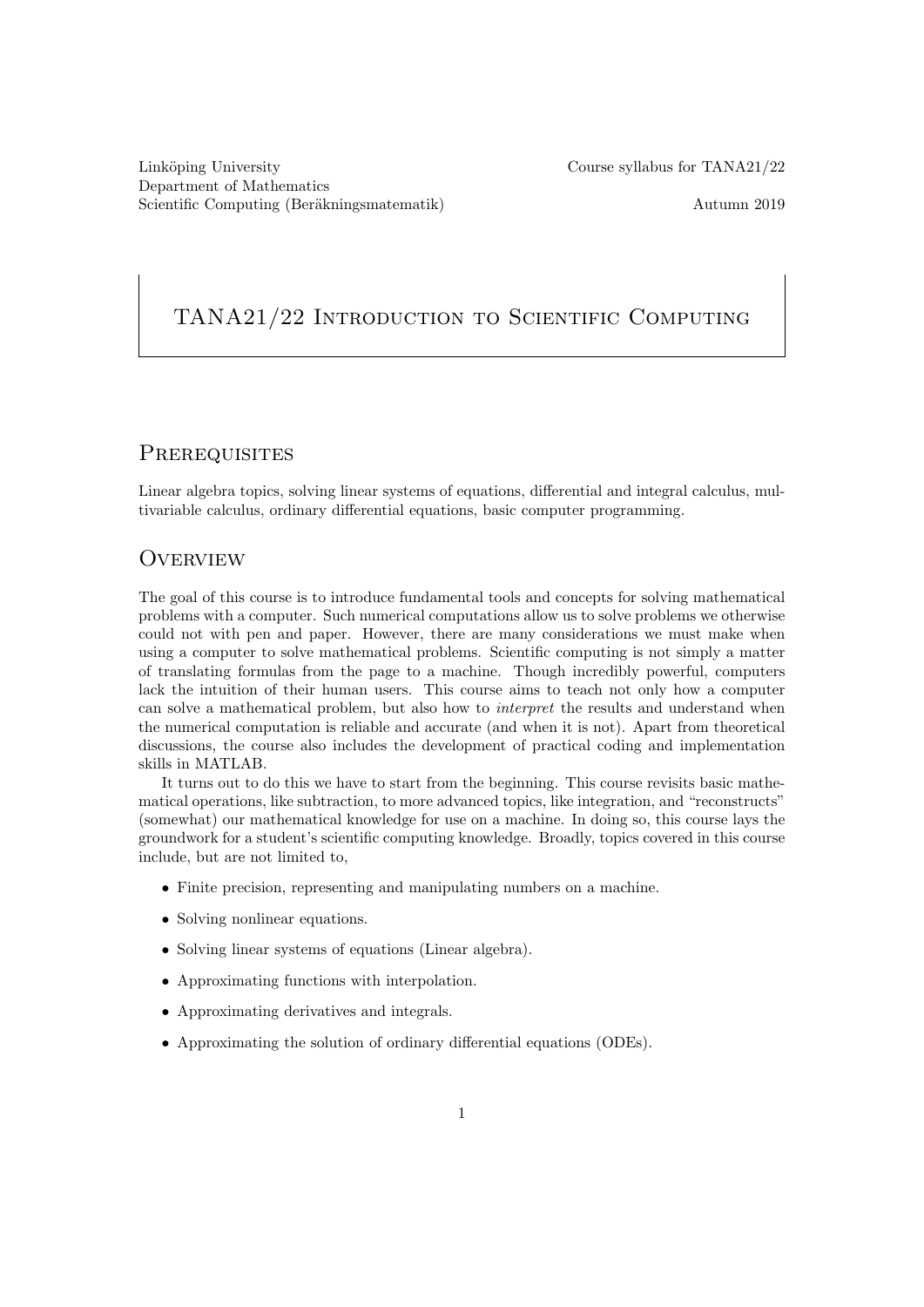### Teacher information

#### Lecturer

Andrew Winters B-Huset, Entrance 23, Room 3A.589 e-mail: [andrew.ross.winters@liu.se](mailto:andrew.ross.winters@liu.se)

#### Group leaders

| Name              | Class                      | $E$ -mail                  |
|-------------------|----------------------------|----------------------------|
| Fredrik Berntsson | Y2.a                       | fredrik.berntsson@liu.se   |
| Fredrik Laurén    | Grupp A                    | fredrik.lauren@liu.se      |
| Andrea Ruggiu     | Y2.b                       | andrea.ruggiu@liu.se       |
| Andrew Winters    | MAT <sub>2</sub> , Grupp B | andrew.ross.winters@liu.se |
| Oskar Ålund       | Y2.c                       | oskar.alund@liu.se         |

#### COURSE WEBSITE

Information to the course participants will be continuously updated to the course site on LISAM. The course homepage is <http://courses.mai.liu.se/GU/TANA21>

Overview information is available at <http://liu.se/studieinfo/kurs/tana21/ht-2019>

## Course literature

The lecture notes, slides, and exercises are self-contained to present and discuss the topics covered in this course. The literature is recommended for reference and additional examples to enhance understanding.

The content of this course is primary derived from:

 $Numeriska\ beräkningar - analysis\ och\ illustrationer\ med\ MATLAB$  by Lars Eldén and Linde Wittneyer-Koch

Supplementary material and topics are taken from:

Numerical Analysis – Ninth Edition by Richard L. Burden and J. Douglas Faires

There are free online resources available for learning MATLAB:

Numerical Computing with MATLAB ([http://www.mathworks.com/moler/index\\_ncm.](http://www.mathworks.com/moler/index_ncm.html) [html](http://www.mathworks.com/moler/index_ncm.html)) by Cleve Moler

Note, you will need to register with MathWorks to download this text.

#### Course requirements

The topics and course content are defined in the next section. The student will need to demonstrate knowledge and understanding in the topics during the examination. Keep in mind that the topics build upon one another. So, some topics may not be explicitly tested, but their importance as background knowledge is implicitly included when testing more complex tasks.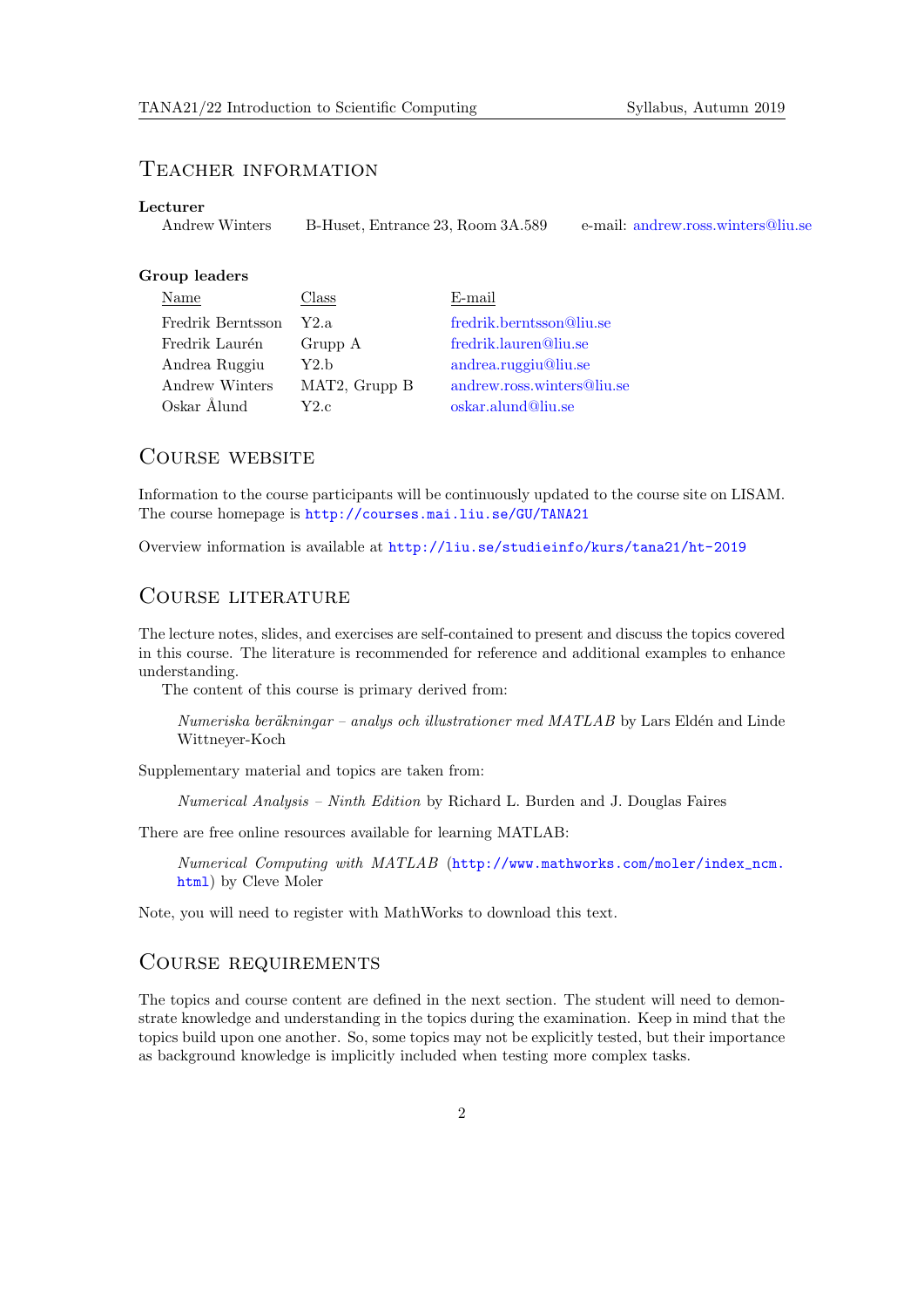### LECTURE PLAN

We give an outline of a schedule for the topics covered in this course. The recommended reading that accompanies each lecture come from the books listed above by Eldén and Wittmeyer-Koch (EWK) as well as Burden and Faires (BF).

| Lecture        | Topic(s)                                                                                                | Recommended reading                                          |
|----------------|---------------------------------------------------------------------------------------------------------|--------------------------------------------------------------|
| $F\ddot{o}$ 1  | Introduction, sources of error, and finite precision                                                    | Chap. $2.1 - 2.6$ (EWK)                                      |
| Fö 2           | Solving nonlinear equations of a single variable and fixed point iteration                              | Chap. $4.1 - 4.5$ (EWK)                                      |
| Fö 3           | Matrix and vector norms, conditioning, Gauss-Jordon elimination, and<br>operation counting              | Chap. 8.2, 8.3, 8.9, 8.10<br>$-8.12$ (EWK)                   |
| $F\ddot{o}$ 4  | LU factorization, pivoting, and iterative methods for systems (Jacobi<br>and Gauss-Seidel)              | Chap. $8.2 - 8.8$ (EWK)<br>Chap. 7.1 - 7.3, 7.5 (BF)         |
| Fö 5           | Descent methods, linear least squares, and QR factorization                                             | Chap. 8.14, 8.15 (EWK)<br>Chap. 7.5, 7.6 (BF)                |
| Fö 6           | Interpolation techniques                                                                                | Chap. $5.1 - 5.4$ , $5.6$ , $5.8$ ,<br>5.9, 5.11, 5.12 (EWK) |
| Fö 7           | Orthogonal polynomials, function approximation, and approximation of<br>derivatives                     | Chap. $9.1, 9.2, 9.5 - 9.7$ ,<br>Chap. $6.1 - 6.4$ (EWK)     |
| Fö 8           | Numerical integration (quadrature) techniques                                                           | Chap. $7.1 - 7.6$ (EWK)<br>Chap. 4.6, 4.7 (BF)               |
| Fö 9           | Ordinary differential equations, explicit vs. implicit methods, truncation<br>error analysis, stability | Chap. 10.1 - 10.3, 10.5,<br>$10.6$ (EWK)                     |
| $F\ddot{o}$ 10 | Adams-Bashforth and Runge-Kutta methods, outlook to numerics for<br>partial differential equations      | Chap. $10.4$ , $10.6$ (EWK)<br>Chap. 5.4, 5.6 $(BF)$         |

# Course breakdown

The core of the course is divided into ten lectures, seven exercise sessions, and four computer labs. Additionally, there is a mini-project component of the course; details of which can be found in the Mini-project folder under Course Documents on LISAM. Below is an approximate time budget for the course:

| 4 computer labs         |                   | $4 \times 2 \text{ hr} = 8 \text{ hr}$     |         |                  |
|-------------------------|-------------------|--------------------------------------------|---------|------------------|
| 10 lectures             | $=$ $-$           | $10\times2$ hr = 20 hr                     |         |                  |
| 7 exercise sessions     | $=$ $-$           | $7\times2$ hr = 14 hr                      |         |                  |
| 1 seminar               | $=$ $-$           | $1\times 2 \text{ hr} = 2 \text{ hr}$      |         |                  |
| 1 written exam          | $=$ $-$           | $1\times 4 \text{ hr} = 4 \text{ hr}$      |         |                  |
| attendance and reading  |                   | $= 10 \times 2 \text{ hr} = 20 \text{ hr}$ |         |                  |
| reviewing the exercises | $\equiv$ $\equiv$ | $8\times2$ hr = 16 hr                      |         |                  |
| 2 mini-projects         |                   | $= 2 \times 24 \text{ hr} = 48 \text{ hr}$ |         |                  |
| reviewing old exams     |                   |                                            | $=$ $-$ | 20 <sub>hr</sub> |